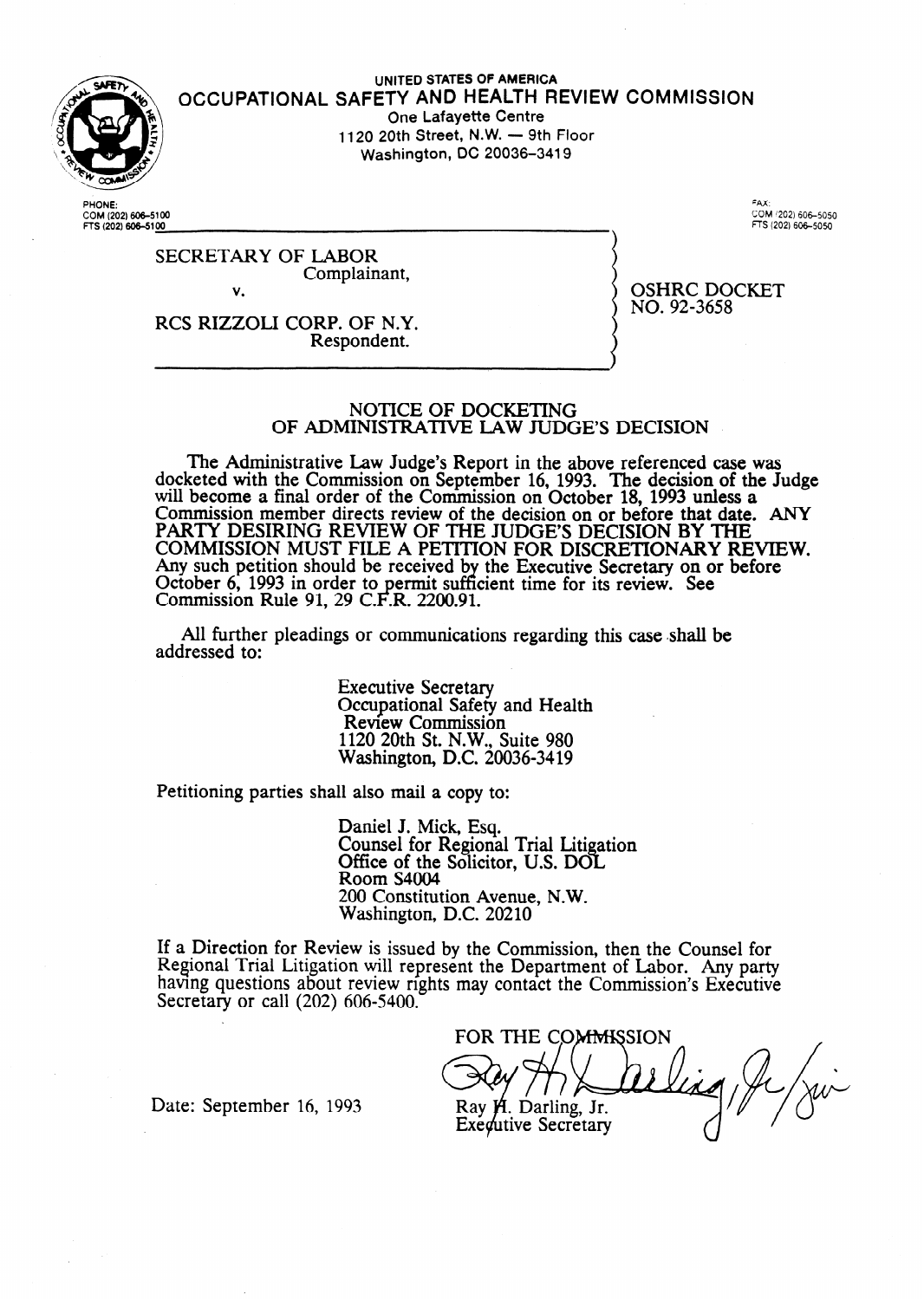## **DOCKET NO. 92-3658**

## NOTICE IS GIVEN TO THE FOLLOWING:

Daniel J. Mick, Esq.<br>Counsel for Regional Trial Litigation<br>Office of the Solicitor, U.S. DOL Room S4004 200 Constitution Ave., N.W.<br>Washington, D.C. 20210

Patricia Rodenhausen, Esq.<br>Regional Solicitor<br>Office of the Solicitor, U.S. DOL<br>201 Varick, Room 707<br>New York, NY 10014

Jesse Alan Epstein, Esq.<br>Weisman, Celler, Spett & Modlin 445 Park Avenue New York, NY 10022

Irving Sommer<br>Chief Administrative Law Judge<br>Occupational Safety and Health<br>Review Commission<br>One Lafayette Centre<br>1120 20th St. N.W., Suite 990<br>Washington, DC 20036 3419

00100486430:02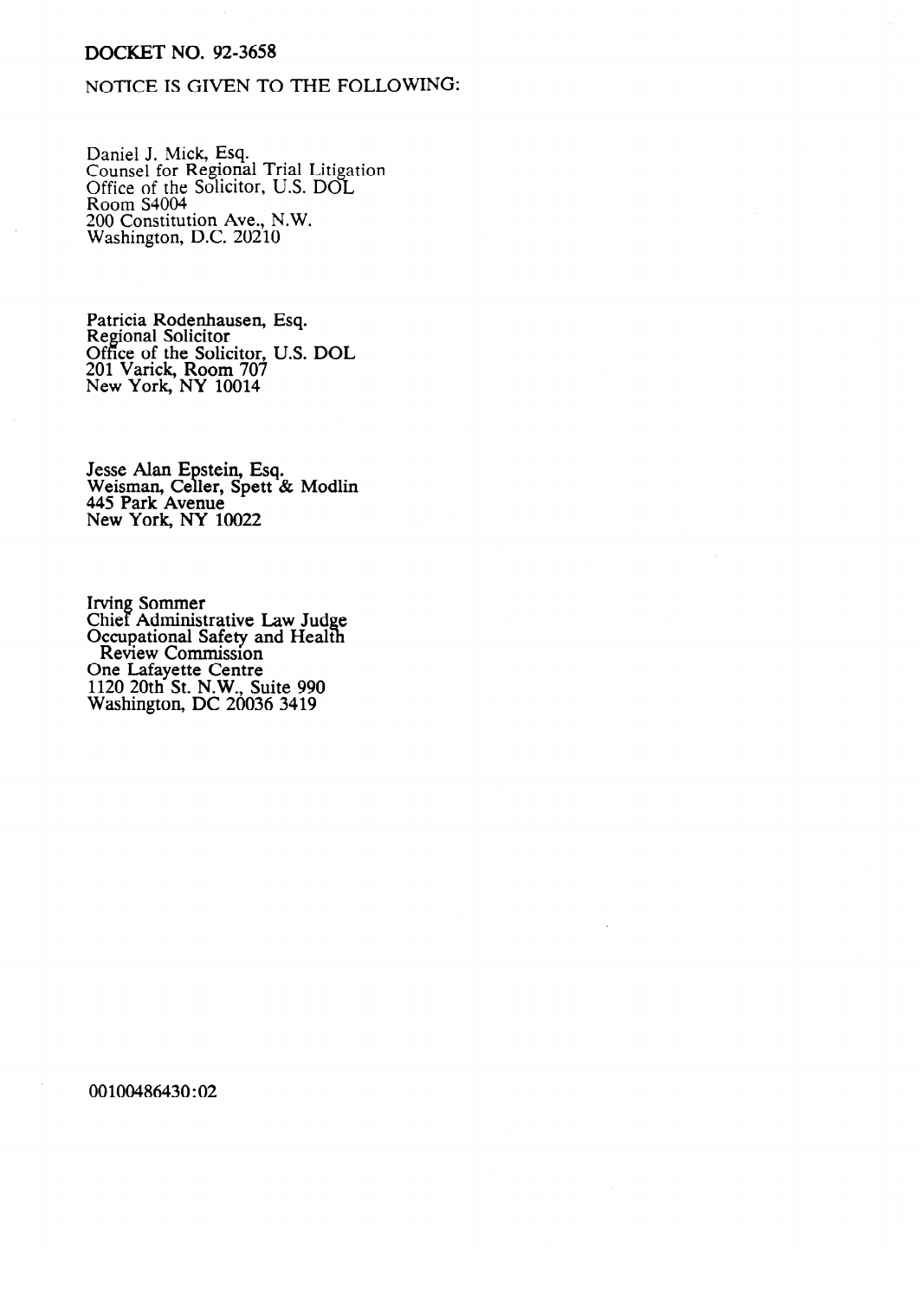

### UNITED STATES OF AMERICA **OCCUPATIONAL SAFETY** AND HEALTH **REVIEW COMMISSION One Lafayette Centre 1120 20th Street, N.W. - 9th Floor Washington, DC 20036-3419**

FAX:<br>COM (202) 60<del>6–</del>5050 **ns(202)606-5050** 

| SECRETARY OF LABOR,     |            |
|-------------------------|------------|
| Complainant,            |            |
| v.                      | Docket No. |
| RCS RIZZOLI CORP. N.Y., |            |
| Respondent.             |            |
|                         |            |

Appearances:

**Luis A Micheli, Esq. Jesse Alan Epstein 201 Varick Street 445 Park Avenue** 

U.S. Department of Labor **Weisman, Celler, Spett & Modlin 201 Varick Street** New York, New York 10022

92-3658

For Complainant **For Respondent** 

Before: Administrative Law Judge Irving Sommer

# **DECISION AND ORDER**

Respondent was issued a serious citation and a notification of penalty on October 19, 1992. A hearing was held in New York, New York on March 26, 1993, concerning the motion of the Secretary dated January 22, 1993, to dismiss the Respondent's notice of contest as not being timely filed under Section 10 of the Act.

On October 19, 1992, a serious citation and notification of penalty was issued to RCS Rizzoli Corp. of New York (Rizzoli) and was personally served on Tom Dutcher, manager of the Rizzoli bookstore that day. Mr. Dutcher delivered the citation to Ms. Eugenia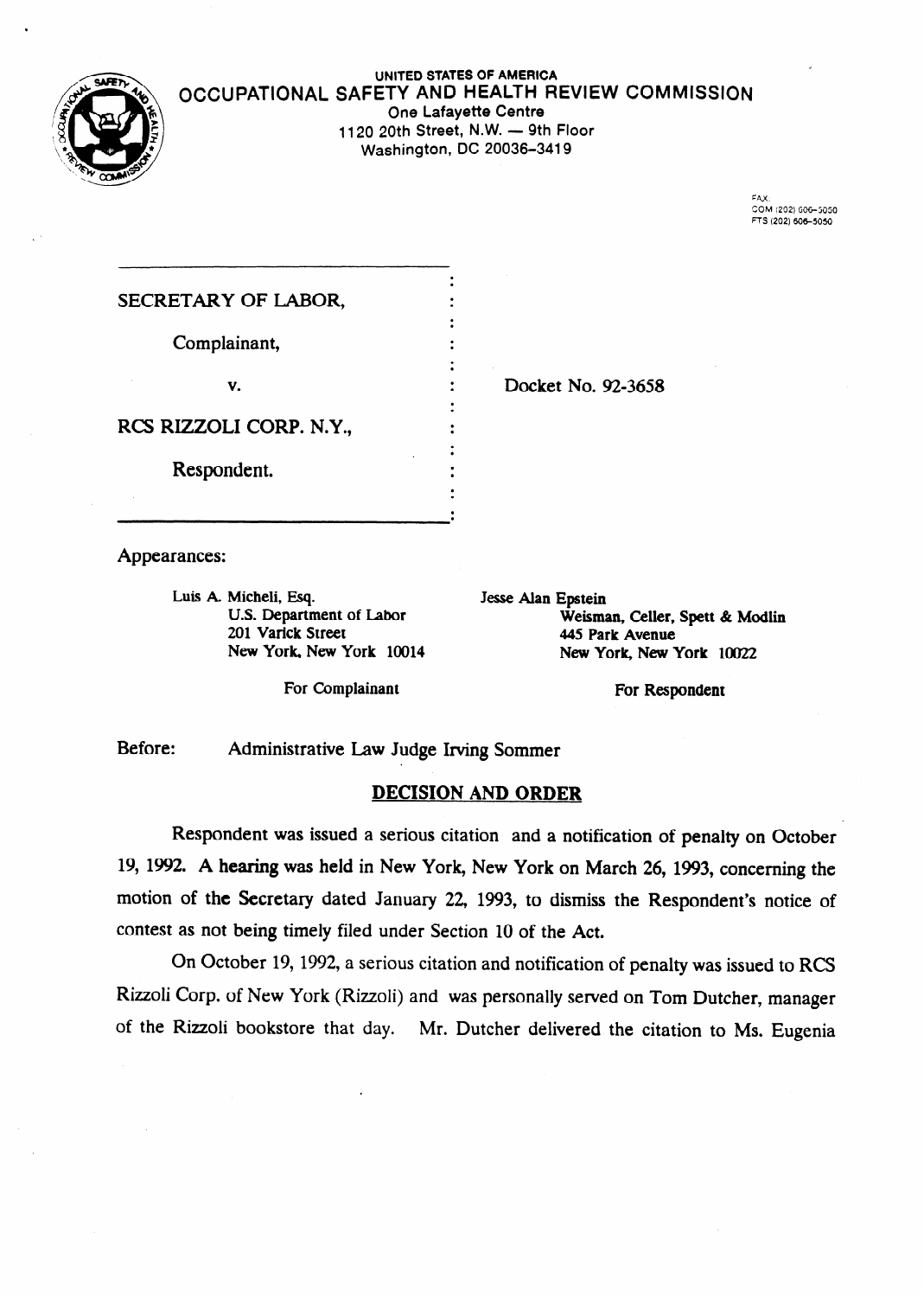Pakalik, the operations manager of Rizzoli on October 20, 1993. Under Section  $10(a)$  of the Occupational Safety and Health Act of 1970, 29 U.S.C. 659(a), an employer must notify the Secretary that it intends to contest the citation or proposed penalty within fifteen (15) working days of its receipt. Unless the employer notifies the Secretary within that time, the citation is "deemed a final order of the commission and not subject to review by any court or agency." The Respondent had until November 10, 1992, to file its notice of contest, but did not do so, fling a letter dated November 30, 1992 requesting permission to file a late notice citing various reasons therefor.

It is abundantly clear and is admitted that Rizzoli did not file a timely notice of contest. The letter from Respondent's attorney dated November 30, 1992 states, 'The reason why a contest was not filed within the 15-day period is that the violations were forwarded by our client to us by mail but were not received by us. At some point when our client realized that it had not heard from us, our client forwarded another copy of the violations to us. However, by then, the 15-day period had expired. Accordingly, it is respectfully requested that a late contest be permitted."

At the hearing the Secretary established that the citation was issued on October 19, 1992 and served on the manager of the Rizzoli bookstore, Tom Dutcher the same day. Ms. Pakalik, Rizzoli's operations manager testified that she received the citation from Dutcher on October 20, 1992, and after reviewing it called the corporate attorneys and advised them of its receipt. Pakalik stated that thereafter she left the city on corporate business, and realized later on that the attorneys had not been heard from on this matter. Further inquiry by her resulted in the finding that the attorneys had not received the citation, and it was forward to them after the lapse of the 15 day period, resulting in the late filing of the notice of contest.

### Respondent's Arguments

Respondent argues that the service of the citation was improper, and therefore the time to file the notice of contest had not expired. The record shows that the citation was served on Dutcher, the manager of the Rizzoli bookstore located on the premises of the Bloomingdale's department store. He in turn delivered it to Pitakis, the operations manager who "read over the documents" and contacted the law firm. Counsel for the Respondent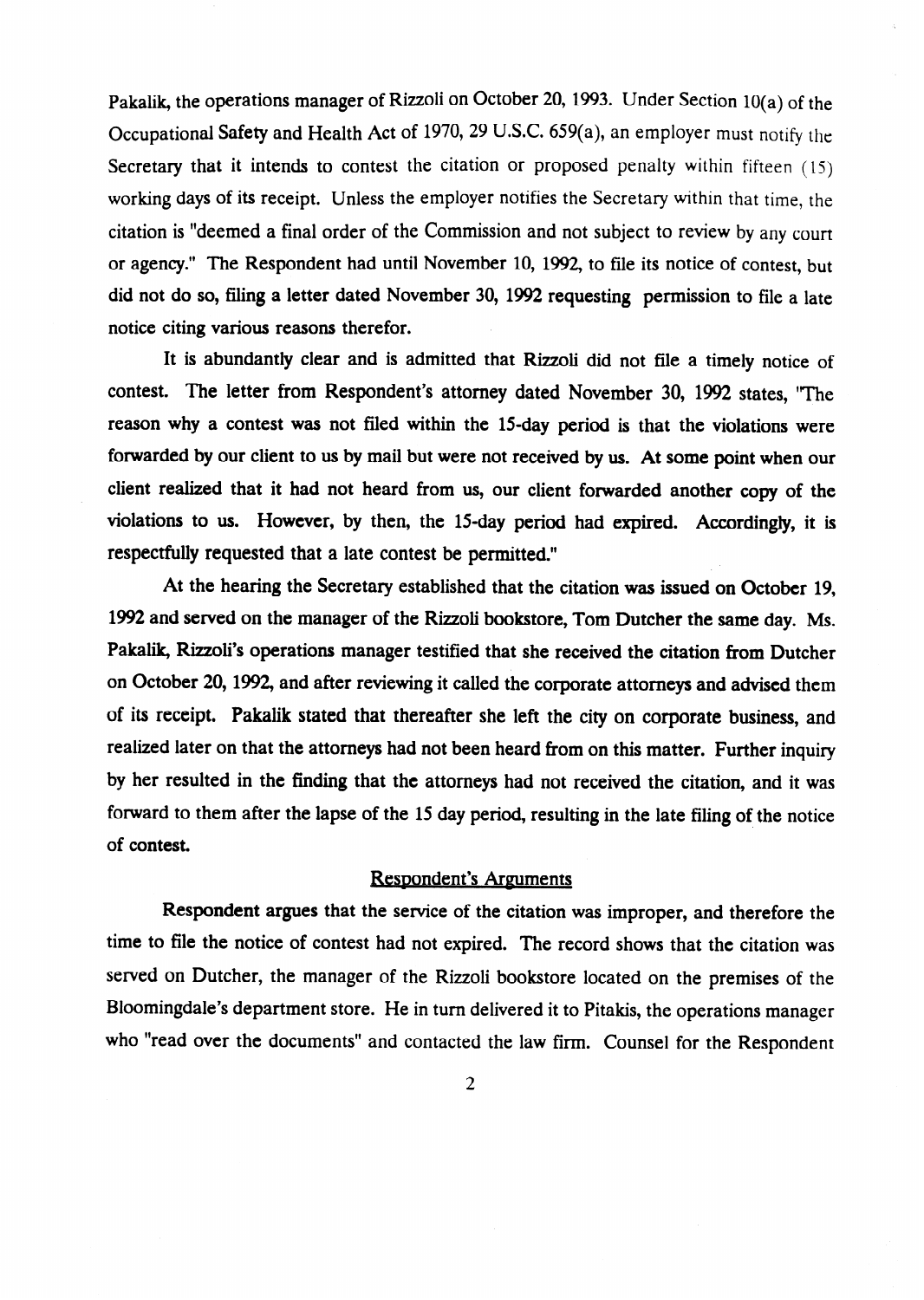*relying on Buckley & Co. v. Secretary of Labor, 507 F2d 78 (2 0SHC 1432)(3 Cir. 1975) states* the service on Dutcher and Pitakis was improper since it was not served to an official at the corporate headquarters, but on a manager at the worksite. The Commission has declined to follow the 3d Circuit's reasoning, and adheres to the principal stated in  $B\!J$ . Hughes, Inc., 7 BNA OSHC 1471, 1474, 1979 CCH OSHD par. 23,675 (No. 76-2165. 1979) "that the test to be applied in determining whether service is proper is whether the service is reasonably calculated to provide an employer with knowledge of the citation and notification of proposed penalty and an opportunity to determine whether to abate or contest. 'Ihis approach is consistent with the test applied by courts in general when determining sufficiency of service in other areas of law." (Cases cited).

In this case, the service was made on the manager of the store where the alleged violations took place, and who was present at the inspection. The manager in turn knew to deliver the citation to the Rizzoli operations manager, a responslible position in the organization. Petakis, the operations manager perused the document, realized its importance and immediately called company counsel. Unquestionably, service on Dutcher was reasonably calculated to provide the employer with the "requisite notice of the pending  $citation(s)$ , and the need to proceed." Thusly, service herein was valid service on the Respondent.

The Respondent's argument that the service of the citation is void since the incorrect party Respondent is named (RCS Rizzoli NY instead of Rizzoli International Bookstores, Inc.) is without merit. The service was made on one with sufficient authority to act for the Respondent, and one reasonably expected to notify management of the pending citation. The evidence shows this was done by Ms. Petakis, although negligently.

Respondent further requests relief under Rule 60(b) of the Fed R. Civ. Pr. which provides in relevant part that "(o)n motion and upon such terms as are just, the Court may relieve a party or his legal representative from a final judgment, order or proceeding for the following reasons: (1) mistake, inadvertence, surprise or excusable neglect." The reason advanced for failure to file in a timely fashion was that the citation was tardily received from the client, i.e., counsel's letter of the 30th of November, 1992 states the violations were forwarded to them by mail and not received, and when their absence was noted, another

 $\overline{\mathbf{3}}$ 

 $\ddot{\phantom{a}}$